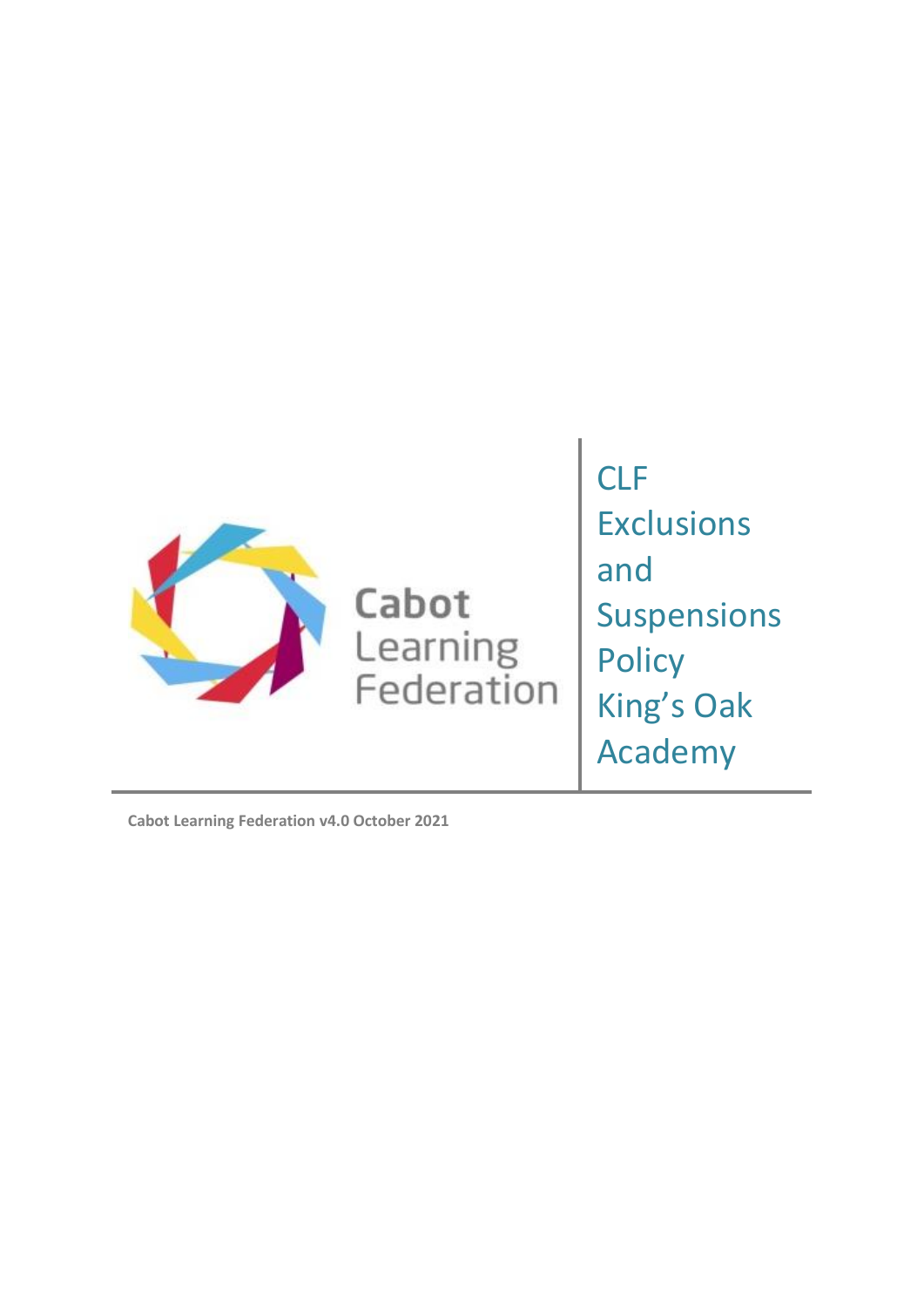

# <span id="page-1-0"></span>**History of most recent Policy changes**

| <b>Date</b>                   | Page                   | <b>Change</b>                                                                                                                                                               | Origin of Change e.g. TU request,<br><b>Change in legislation</b> |
|-------------------------------|------------------------|-----------------------------------------------------------------------------------------------------------------------------------------------------------------------------|-------------------------------------------------------------------|
| Date                          | E.g. Whole<br>Document | Detail of change                                                                                                                                                            | Reason for change                                                 |
| 12 <sup>th</sup> June<br>2017 | Whole<br>document      | Implementation                                                                                                                                                              | Implementation of Federation<br>wide policy                       |
| November<br>2017              | Whole<br>document      | Review                                                                                                                                                                      | New DfE guidance released                                         |
| January<br>2020<br>V3.0       | Items 6,7, 8<br>and 9  | Equalities guidance added.<br>Review to include guidance regarding<br>clubs and wraparound care.<br>Information added regarding risk<br>assessments for vulnerable students | Cyclical review                                                   |
| April 2020<br>V3.2            | Items 7.1 and<br>10.5  | Information added regarding risk<br>assessments and dealing with<br>unforeseen academy closures                                                                             |                                                                   |
| <b>June 2020</b><br>V3.3      | Addendum               | Addendum added outlining DfE<br>guidance on exclusions during the<br>Covid-19 pandemic                                                                                      | DfE Guidance released                                             |
| Oct 2021<br>V4.0              | Whole<br>Document      | Annual review<br>Replacement of the term 'fixed term<br>exclusion' with the term 'suspension'                                                                               |                                                                   |
|                               |                        |                                                                                                                                                                             |                                                                   |
|                               |                        |                                                                                                                                                                             |                                                                   |
|                               |                        |                                                                                                                                                                             |                                                                   |
|                               |                        |                                                                                                                                                                             |                                                                   |
|                               |                        |                                                                                                                                                                             |                                                                   |
|                               |                        |                                                                                                                                                                             |                                                                   |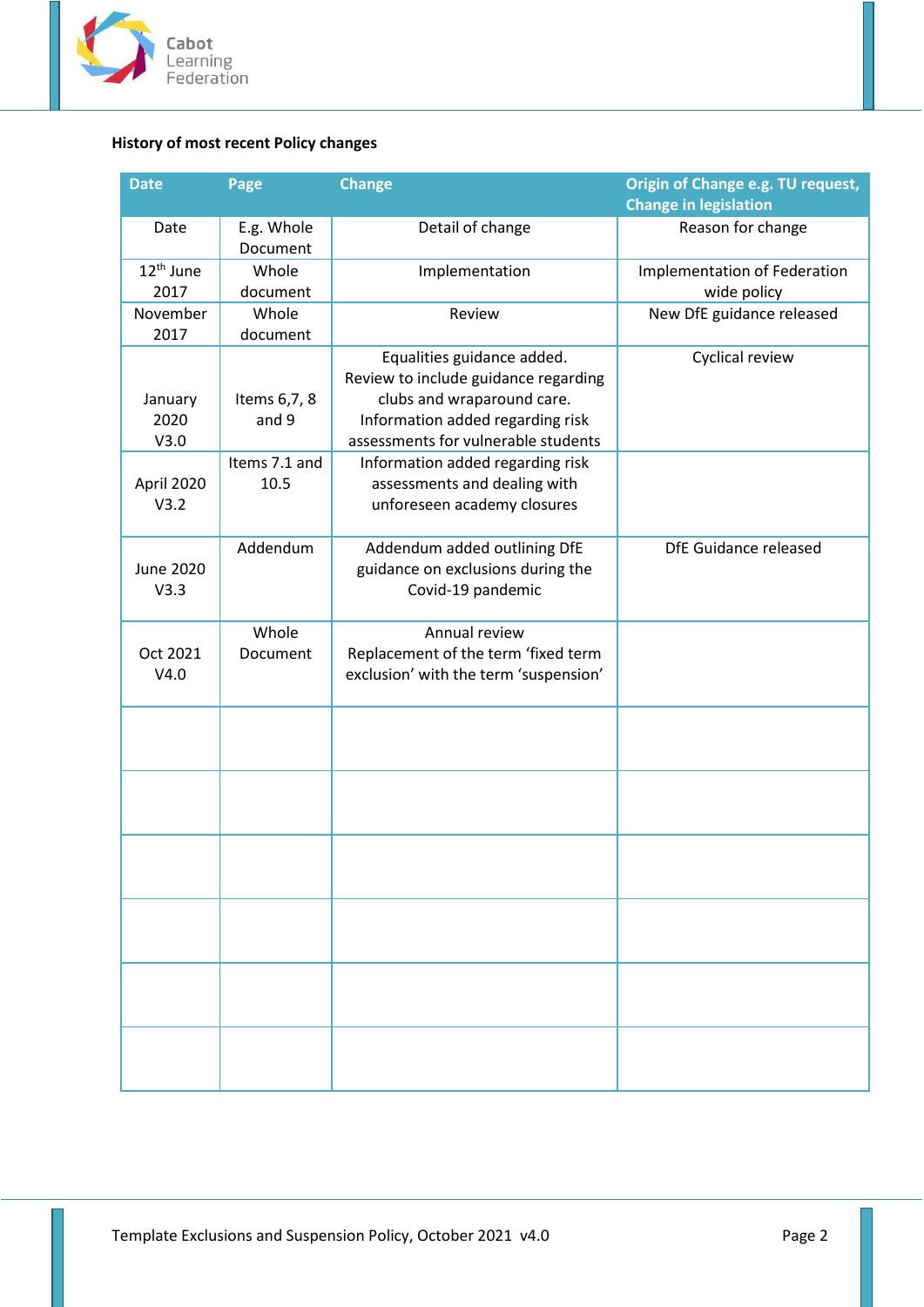

## <span id="page-2-0"></span>**Contents**

| 1  |                                                                                         |  |  |
|----|-----------------------------------------------------------------------------------------|--|--|
| 2  |                                                                                         |  |  |
| 3  |                                                                                         |  |  |
| 4  |                                                                                         |  |  |
| 5  |                                                                                         |  |  |
| 6  |                                                                                         |  |  |
| 7  |                                                                                         |  |  |
| 8  |                                                                                         |  |  |
| 9  |                                                                                         |  |  |
| 10 | Consideration of wraparound care and clubs or other activities before or after school 8 |  |  |
| 11 |                                                                                         |  |  |
| 12 |                                                                                         |  |  |
| 13 |                                                                                         |  |  |
|    |                                                                                         |  |  |
| 1  |                                                                                         |  |  |
| 2  | Temporary arrangements applying to suspensions and permanent exclusions occurring       |  |  |
|    |                                                                                         |  |  |
| 3  |                                                                                         |  |  |
| 4  |                                                                                         |  |  |
| 5  |                                                                                         |  |  |
| 6  |                                                                                         |  |  |
| 7  |                                                                                         |  |  |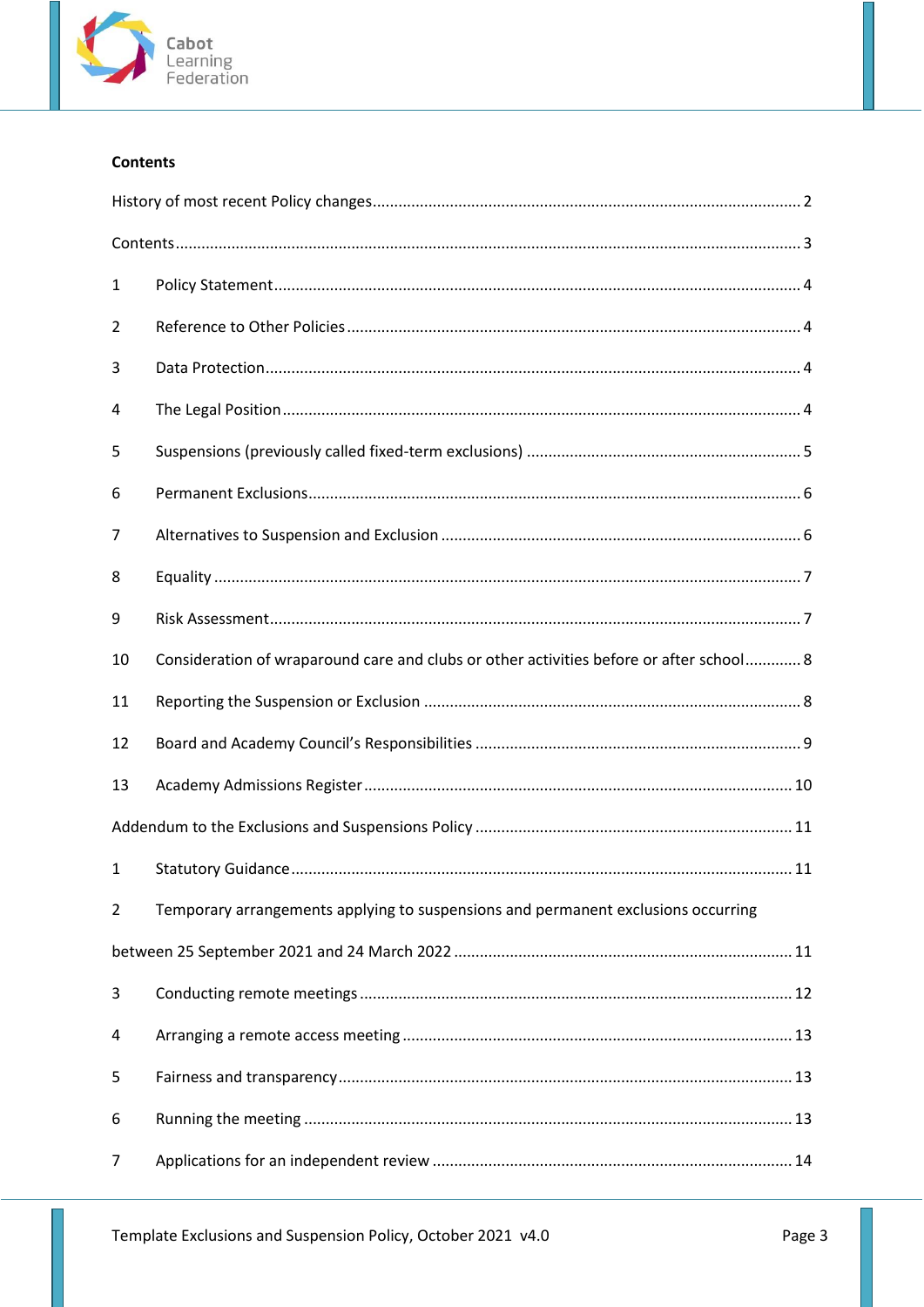

### <span id="page-3-0"></span>**1 Policy Statement**

- 1.1 King's Oak Academy is committed to being a fully accessible and inclusive organisation, welcoming and respecting the diversity of its students, staff, community and visitors to the school.
- 1.2 This policy is underpinned by the commitment of all at King's Oak Academy to ensure the safety and well-being of the whole school community and to maintain an appropriate and safe educational environment in which all students can learn and achieve.

## <span id="page-3-1"></span>**2 Reference to Other Policies**

2.1 This policy will make reference throughout to the Academy's Behaviour policy which can be found on the website.

#### <span id="page-3-2"></span>**3 Data Protection**

3.1 The academy will keep records of exclusions and suspensions in line with the Records Retention Policy. Anonymised data will be shared with the central team, Academy Council and board.

#### <span id="page-3-3"></span>**4 The Legal Position**

- 4.1 King's Oak Academy is part of the Cabot Learning Federation. The federation adheres to the statutory guidelines detailed within the Department for Education's paper 'Exclusion from maintained schools, Academies and pupil referral units in England' 2017.
- 4.2 The principal legislation to which the Department for Education's guidance relates is:
	- the Education Act 2002, as amended by the Education Act 2011;
	- the School Discipline (Pupil Exclusions and Reviews) (England) Regulations 2012;
	- the Education and Inspections Act 2006;
	- the Education Act 1996; and
	- the Education (Provision of Full-Time Education for Excluded Pupils) (England) Regulations 2007, as amended by the Education (Provision of Full-Time Education for Excluded Pupils) (England) (Amendment) Regulations 2014.The Principal's Power to Exclude
- 4.3 Further guidance issued by the DfE in May 2020 and subsequent reviews, relating to remote access meetings and revised timescales during the Covid-19 pandemic is included in the addendum to this policy and should be read in full, and further guidance issued by the DfE regarding the change in use of terminology where, from September 2021, fixed term exclusions will be known as suspensions.
- 4.4 Any decision to exclude or suspend a pupil must be lawful; rational; reasonable; fair and proportionate.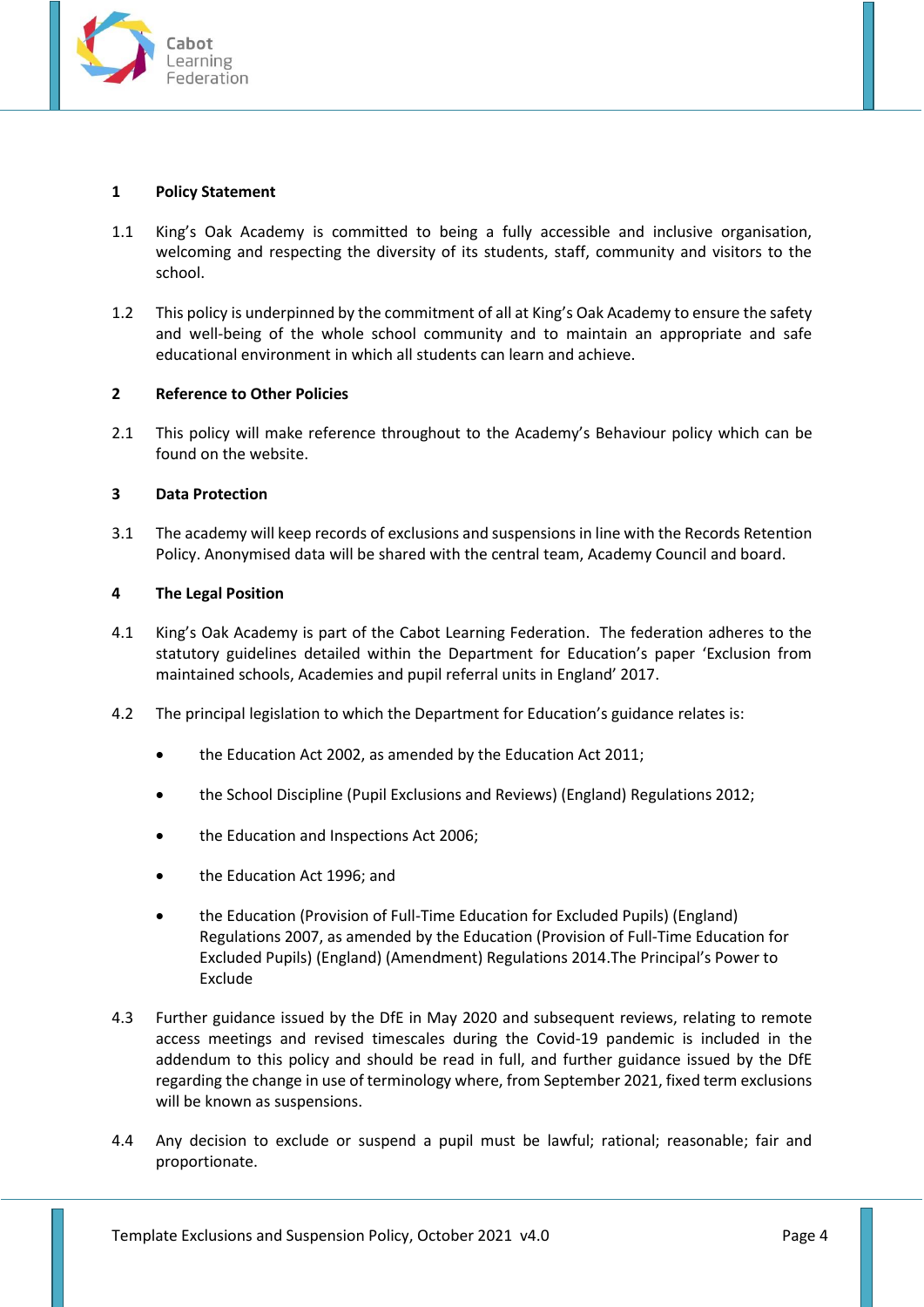

- 4.5 The Principal will ensure he /she is proceeding within the guidance set out within the Department for Education's paper 'Exclusion from maintained schools, Academies and pupil referral units in England' 2017.
- 4.6 The Principal will take account of their legal duty of care when sending a pupil home following exclusion or suspension.
- 4.7 The Academy will only make lawful exclusions and suspensions; students will not be sent home for part of a school day unless this is by way of a formal suspension or permanent exclusion.
- 4.8 The behaviour of pupils outside school can be considered as grounds for exclusion or suspension.
- 4.9 The Principal will ensure appropriate investigations have been carried out, and that the pupil has been provided the opportunity to make a written statement.
- 4.10 When establishing the facts in relation to an exclusion or suspension decision the Principal will apply the civil standard of proof; i.e. 'on the balance of probabilities' it is more likely than not that a fact is true, rather than the criminal standard of 'beyond reasonable doubt'.
- 4.11 Principals and Academy Councils will take account of their statutory duties in relation to special educational needs when administering the exclusion and suspension process.
- 4.12 The Principal may withdraw an exclusion or suspension that has not been reviewed by the Academy Council.
- 4.13 Further guidance issued by the DfE in May 2020 relating to remote access meetings and revised timescales during the Covid-19 pandemic is included in the addendum to this policy and should be read in full.

## <span id="page-4-0"></span>**5 Suspensions (previously called fixed-term exclusions)**

- 5.1 A pupil may be suspended for one or more fixed periods (up to a maximum of 45 school days in a single academic year). A suspension does not have to be for a continuous period. Under the updated statutory guidance, Principals may no longer convert a suspension to a permanent exclusion. It may sometimes be appropriate for Principals to issue a further suspension or issue a permanent exclusion (both immediately after the original suspension), though this is limited to exceptional circumstances, usually where new information or evidence has come to light. This is a fresh decision and needs to be treated as such in terms of process, with parents informed without delay and a new suspension or exclusion notice issued.
- 5.2 Where a pupil has been suspended they should return to the academy on the first day after the fixed period of suspension expires. There should not be a delay in returning to school; academies must not refuse a student from attending while they are waiting for a return to school or re-integration meeting. This would be an illegal exclusion.
- 5.3 Pupils whose behaviour at lunchtime is disruptive may be suspended from the school premises for the duration of the lunchtime period; one lunchtime period is counted as a half school day for calculation purposes.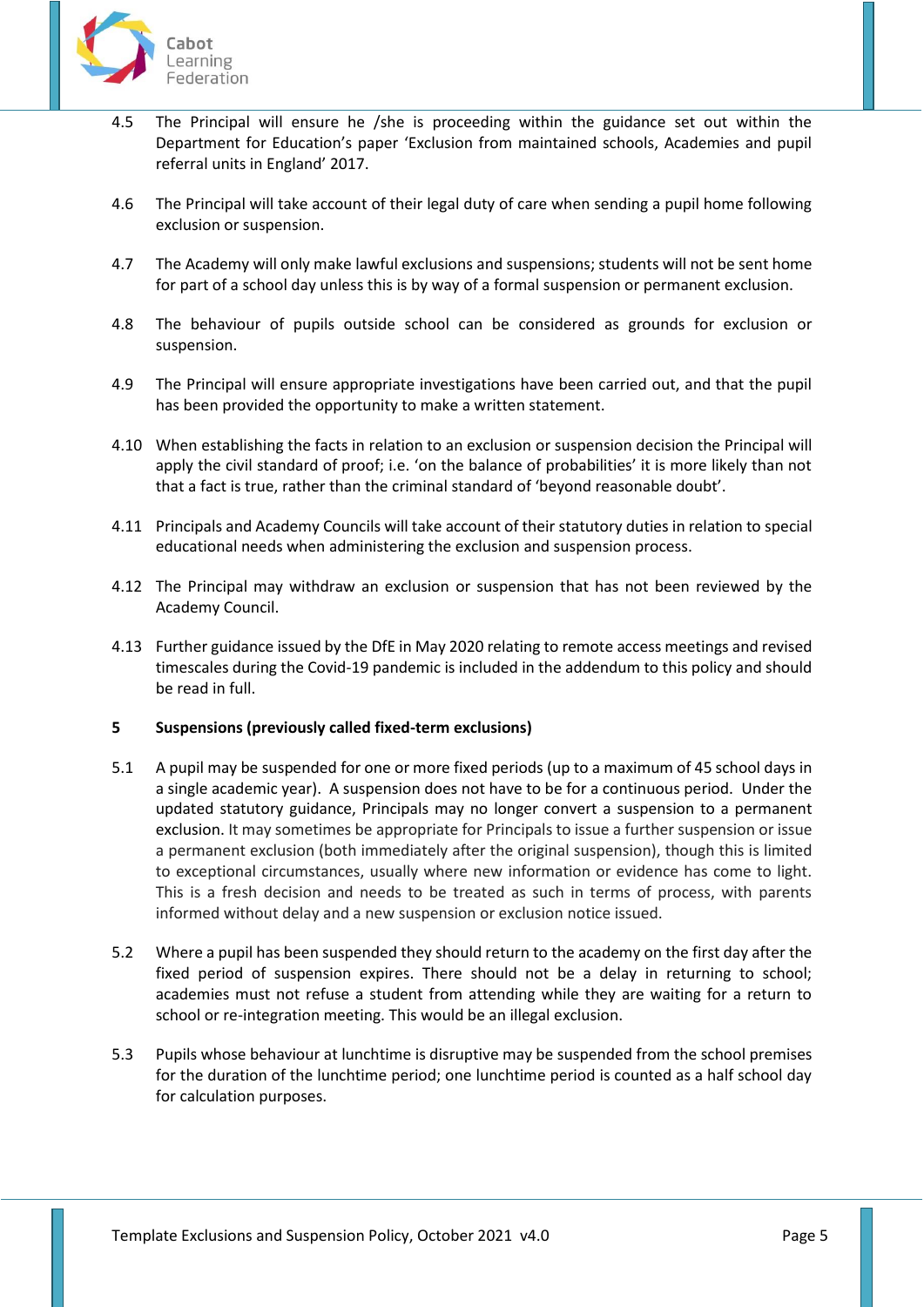

- 5.4 Where a pupil has received multiple suspensions or is approaching the legal limit of 45 days in an academic year; Principals will consider whether suspension is providing an effective sanction and will consider alternatives if appropriate.
- 5.5 For a suspension of more than five school days, the academy (or local authority in relation to a pupil excluded from a PRU) must arrange suitable full-time education for any pupil of compulsory school age. This provision must begin no later than the sixth school day of the exclusion
- 5.6 Informal or unofficial exclusions, such as sending a pupil home to 'cool off' or settle down, are unlawful, regardless of whether they occur with the agreement of parents or carers. Any exclusion of a pupil, even for short periods of time, must be formally recorded.

## <span id="page-5-0"></span>**6 Permanent Exclusions**

- 6.1 A decision to exclude a pupil permanently can only be taken by the Principal:
	- In response to serious or persistent breaches of the Academy's Behaviour Policy; and
	- Where allowing the pupil to remain in school would seriously harm the education or welfare of the pupil or others in the school.
- 6.2 Principals must take account of any contributing factors that are identified after an incident of poor behaviour has occurred. For example, where it comes to light that a pupil has suffered bereavement, has mental health issues or has been subject to bullying.
- 6.3 The Academy will ensure early intervention is available to address underlying causes of disruptive behaviour, including an assessment of whether appropriate provision is in place to support any SEND that a pupil may have.

## <span id="page-5-1"></span>**7 Alternatives to Suspension and Exclusion**

- 7.1 Suspensions and exclusions will be given only where no other sanction is deemed appropriate.
- 7.2 Where an exclusion is permanent and is given for reasons of persistent breaches of the Academy Behaviour Policy, the Academy will demonstrate the means by which it has provided support and intervention to the pupil to address their individual needs. This may include (but is not limited to) a range of internal and external support, workshops, mentoring and counselling.
- 7.3 The Academy will, where appropriate, explore the possibility of a placement through suitable alternative internal provision and/or explore the possibility of a managed move to another CLF academy to avoid permanent exclusion. The threat of permanent exclusion will not be used as a means to encourage parents / carers to move their child to another school.
- 7.4 As well as having disproportionately high rates of exclusion, there are certain groups of pupils with additional needs who are particularly vulnerable to the impacts of exclusion. This includes pupils with EHC plans and looked after children. The Principal should, as far as possible, avoid permanently excluding any pupil with an EHC plan or a looked after child.
- 7.5 Where an academy has concerns about the behaviour, or risk of exclusion, of a child with additional needs, a pupil with an EHC plan or a looked after child, it should, in partnership with others (including the local authority as necessary), consider what additional support or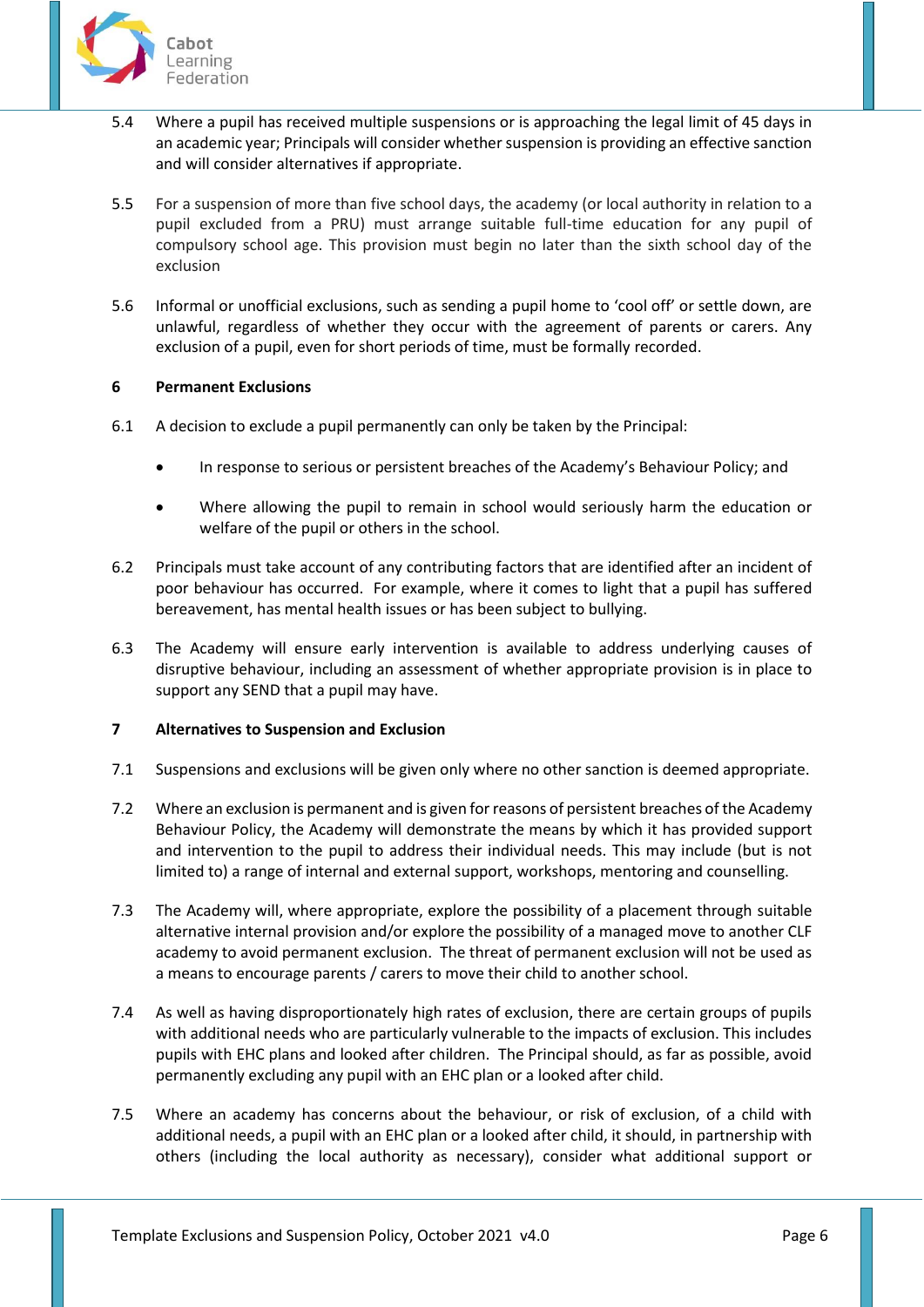

alternative placement may be required. This should involve assessing the suitability of provision for a pupil's SEN. Where a pupil has an EHC plan, schools should consider requesting an early annual review or interim/emergency review.

## <span id="page-6-0"></span>**8 Equality**

- 8.1 The decision to suspend or exclude a pupil must be lawful, reasonable and fair. Schools have a statutory duty not to discriminate against pupils on the basis of protected characteristics, such as disability or race. Schools should give particular consideration to the fair treatment of pupils from groups who are vulnerable to exclusion.
- 8.2 An Equality Impact Assessment has been carried out and the outcome is available from the Corporate Services team or HR team.
- 8.3 The Principal and Academy Council must comply with their statutory duties in relation to SEN when administering the suspension or exclusion process. This includes having regard to the SEND Code of Practice.
- 8.4 It is unlawful to suspend or exclude a pupil for a non-disciplinary reason. For example, it would be unlawful to exclude a pupil simply because they have additional needs or a disability that the school feels it is unable to meet, or for a reason such as: academic attainment/ability; the action of a pupil's parents; or the failure of a pupil to meet specific conditions before.
- 8.5 The academy should ensure that the behaviours exhibited that lead to the sanction are not a key feature of their disability. Any sanction given, including suspension or permanent exclusion, must be a considered and proportionate response.
- 8.6 Non-statutory advice from the Department for Education is available to help schools to understand how the Equality Act affects them and how to fulfil their duties under the Act and can be downloaded at the following link:

https://www.gov.uk/government/publications/equality-act-2010-advice-for-schools

8.7 The SEND code of practice can be found here:

**<https://www.gov.uk/government/publications/send-code-of-practice-0-to-25>**

## <span id="page-6-1"></span>**9 Risk Assessment**

- 9.1 When a student is to be suspended or excluded, the academy will consider if a risk assessment is appropriate given the circumstances of the student. This decision, and the reasons for it, should be recorded.
- 9.2 If such a risk assessment is deemed appropriate, the academy should complete a risk assessment that considers what is happening for the student when they are not in the academy – e.g. consideration around safeguarding (including contextual safeguarding risks) and the health and wellbeing of the student. Where necessary the academy should consider if it is able to mitigate any of the risks that emerge. This should include, where appropriate, the Academy safeguarding team contacting any external agencies working with the child, such as Social Care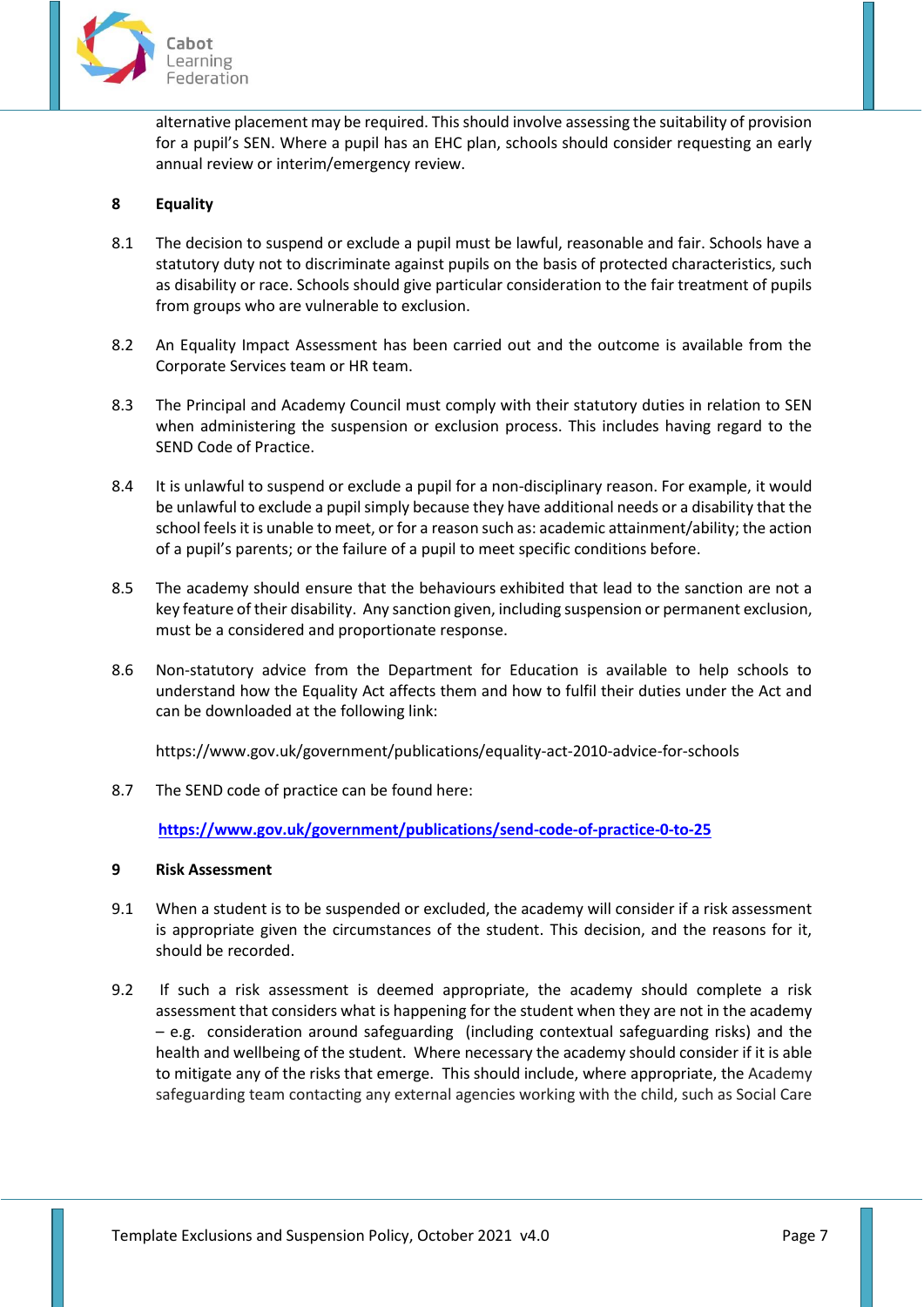

and Youth Offending Teams, in order to inform them of the suspension and better safeguard the child.

## <span id="page-7-0"></span>**10 Consideration of wraparound care and clubs or other activities before or after school**

10.1 In the event of a suspended or excluded child being registered to attend breakfast club or an after school club, (where that provision is run by the school), the suspension or exclusion would also cover attendance at that club or activity. This would also be the case where a third party provider runs the club, if it takes place within the academy grounds. The suspension or exclusion letter that is sent to the parent/carer should make this clear.

#### <span id="page-7-1"></span>**11 Reporting the Suspension or Exclusion**

- 11.1 The Principal will, without delay, notify the parents / carers of the period of the suspension or exclusion.
- 11.2 The Principal must write to the parents / carers stating:
	- The reasons for the suspension or exclusion;
	- That it extends to breakfast or after school clubs and activities (where relevant to the student);
	- The period of a suspension or confirmation that an exclusion is permanent;
	- Parents / carer's rights to make representations about the suspension or exclusion to the Academy Council in line with the Department for Education's guidance 'Exclusion from maintained schools, Academies and pupil referral units in England' 2017;
	- How any representation should be made;
	- Where the Academy Council Disciplinary panel meet to review the suspension or exclusion, the parents /carers right to attend the meeting; be represented (at their own expense); or bring a friend.
- 11.3 The Principal will set out what arrangements have been made to enable the pupil to continue their education prior to the start of any alternative provision or the pupil's return to the Academy.
- 11.4 Where a suspended or excluded pupil is of compulsory school age, the Principal will notify the parents / carers without delay, and by the end of the afternoon session:
	- That for the first five school days of the suspension or exclusion parents / carers are legally required to ensure that their child is not present in a public place during school hours without reasonable justification, and that parents / carers may be given a fixed penalty notice or prosecuted if they fail to do so.
- 11.5 Where it is necessary for a parent/carer to bring a suspended or excluded student to the academy to take a sibling to school, the suspended or excluded child should not enter the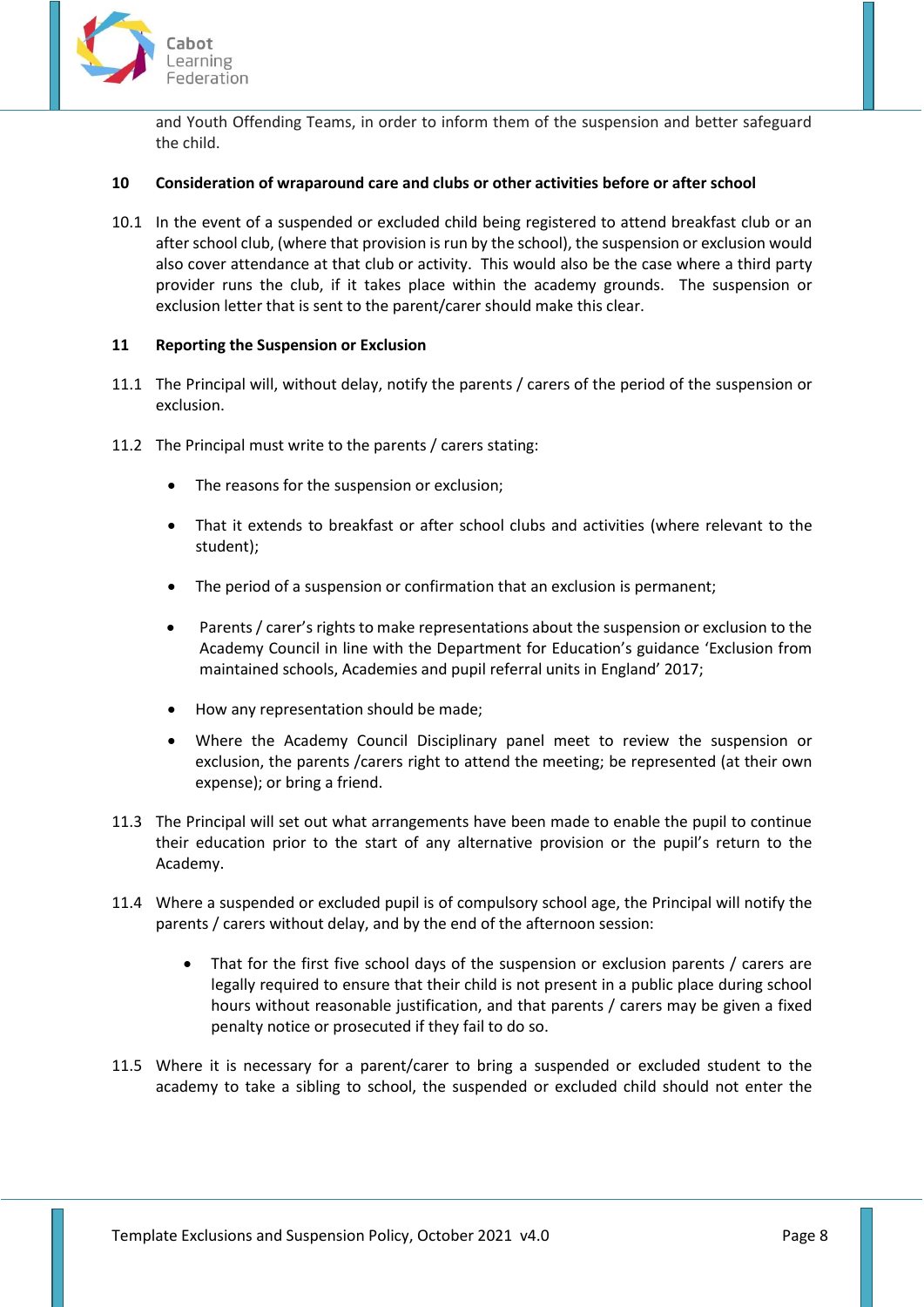

playground or academy site. Arrangements may need to be made for a member of academy staff to meet the parent/carer at the academy gate.

- 11.6 The Principal will include in the notification relevant sources of free and impartial information as set out in the Department for Education's guidance 'Exclusion from maintained schools, Academies and pupil referral units in England' 2017.
- 11.7 The Principal will ensure information provided to parents /carers is clear and easily understood. Where the parents' first language is not English, consideration will be given, where practical, to translating the letter or taking additional steps to ensure that the details of the suspension or exclusion and their right to make representations to the Academy Council have been understood. This may include the use of an interpreter and or a meeting between the academy and parent/carer.
- 11.8 The Principal will, without delay, notify the Academy Council and the local authority of:
	- A permanent exclusion;
	- Suspensions which would result in the pupil being suspended for more than five school days in a term;
	- Suspensions or exclusions which would result in the pupil missing a public examination or national curriculum test.
- 11.9 For all other suspensions or exclusions, the Principal will notify the local authority and Academy Council once a term.

## <span id="page-8-0"></span>**12 Board and Academy Council's Responsibilities**

- 12.1 The board are responsible for approving this policy. The Academy Council is responsible for monitoring the implementation and effectiveness of this policy.
- 12.2 Academy Council has a duty to consider parents' representations about a suspension or exclusion. The requirements on the Academy Council depend upon a number of factors determined in the Department for Education's paper 'Exclusion from maintained schools, Academies and pupil referral units in England' 2017.
- 12.3 The Academy Council may delegate their functions with respect to the consideration of a suspension or exclusion decision to a designated sub-committee consisting of at least three Academy Councillors from any CLF academy.
- 12.4 The Academy Council must consider the reinstatement of a suspended or excluded pupil within 15 school days of receiving notice of the suspension or exclusion if:
	- The exclusion is permanent;
	- It is a suspension which would bring the pupil's total number of school days of suspension to more than 15 in a term;
	- It would result in a pupil missing a public examination or national curriculum test.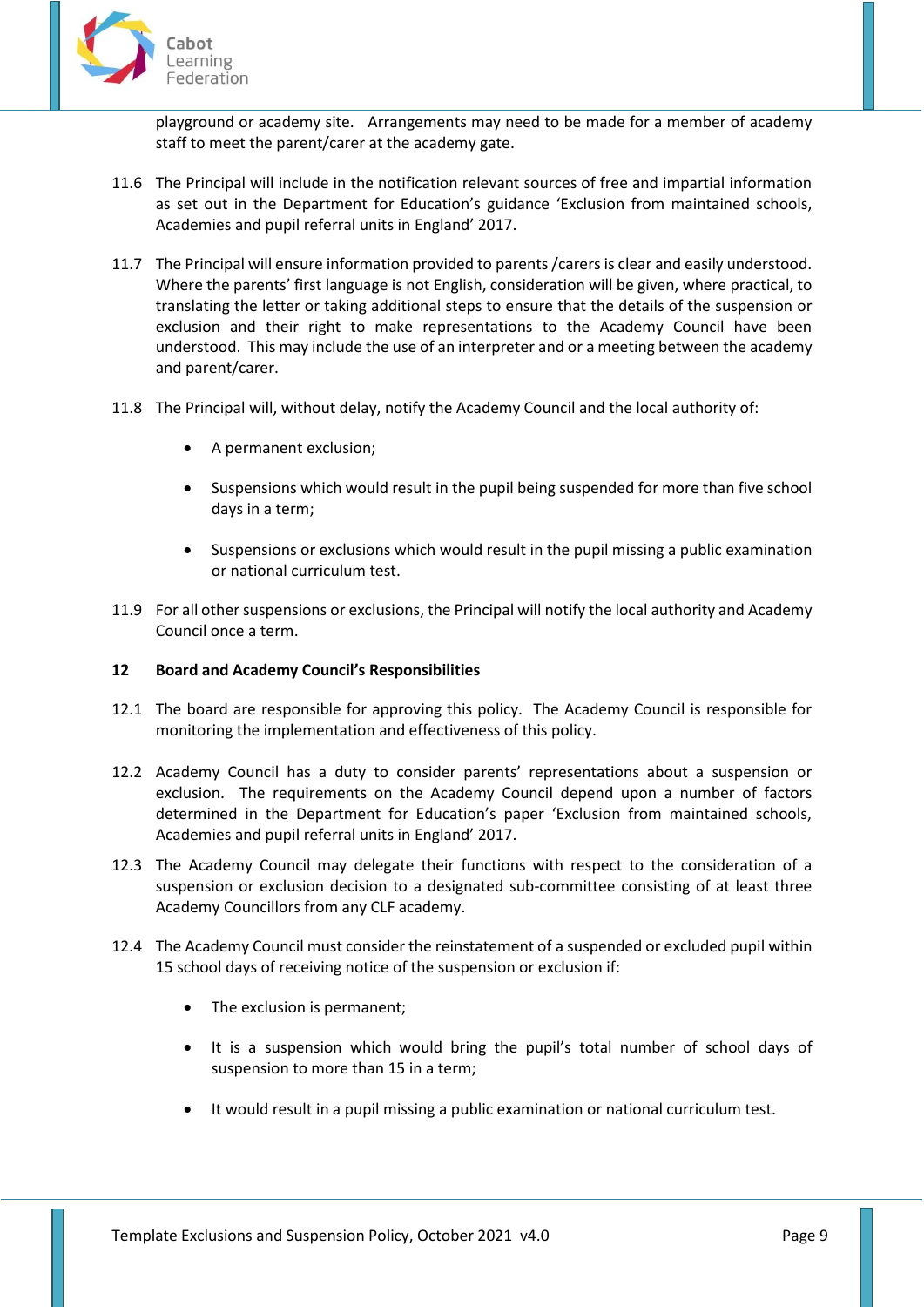

- 12.5 The Academy Council or designated sub-committee must review the suspension or exclusion in line with the statutory guidance contained in the Department for Education's paper 'Exclusion from maintained schools, Academies and pupil referral units in England' 2017.
- 12.6 Where it is necessary to close an academy, or all academies in the trust, due to local or national incidents, every effort will be made to hold the Academy Council review, which may include using video conferencing and or other electronic means if deemed appropriate, and in line with the DfE Guidance 'Exclusions from maintained schools, academies and pupil referral units in England (Sept 2017)', and in full consultation with the parent/carer.
- 12.7 The following parties must be invited to a meeting of the Academy Council and allowed to make representations:
	- Parents or carers;
	- The Principal;
	- A representative of the local authority.
- 12.8 The Academy Council can either:
	- Decline to reinstate the pupil;
	- Direct reinstatement of the pupil immediately or on a particular date.
- 12.9 The Academy Council must notify parents, the Principal and the local authority of their decision, and the reasons for their decision, in writing and without delay. The notification should include specific information as outlined in the Department for Education's paper 'Exclusion from maintained schools, Academies and pupil referral units in England' 2017.
- 12.10 Parents / carers have the right to ask for the decision to be reviewed by an independent review panel. Any such request will be dealt with by the Clerk to the Board.

## <span id="page-9-0"></span>**13 Academy Admissions Register**

- 13.1 The Principal will remove a pupil's name from the Academy admissions register if:
	- 15 school days have passed since the parents were notified of the Academy Council's decision to decline to reinstate the pupil following a permanent exclusion and no application has been made for an independent review panel; or
	- The parents have stated in writing that they will not be applying for an independent review panel.
- 13.2 Where an application for an independent review panel has been made within 15 school days, the Principal will wait until the review has been determined, or abandoned, before removing a pupil's name from the register.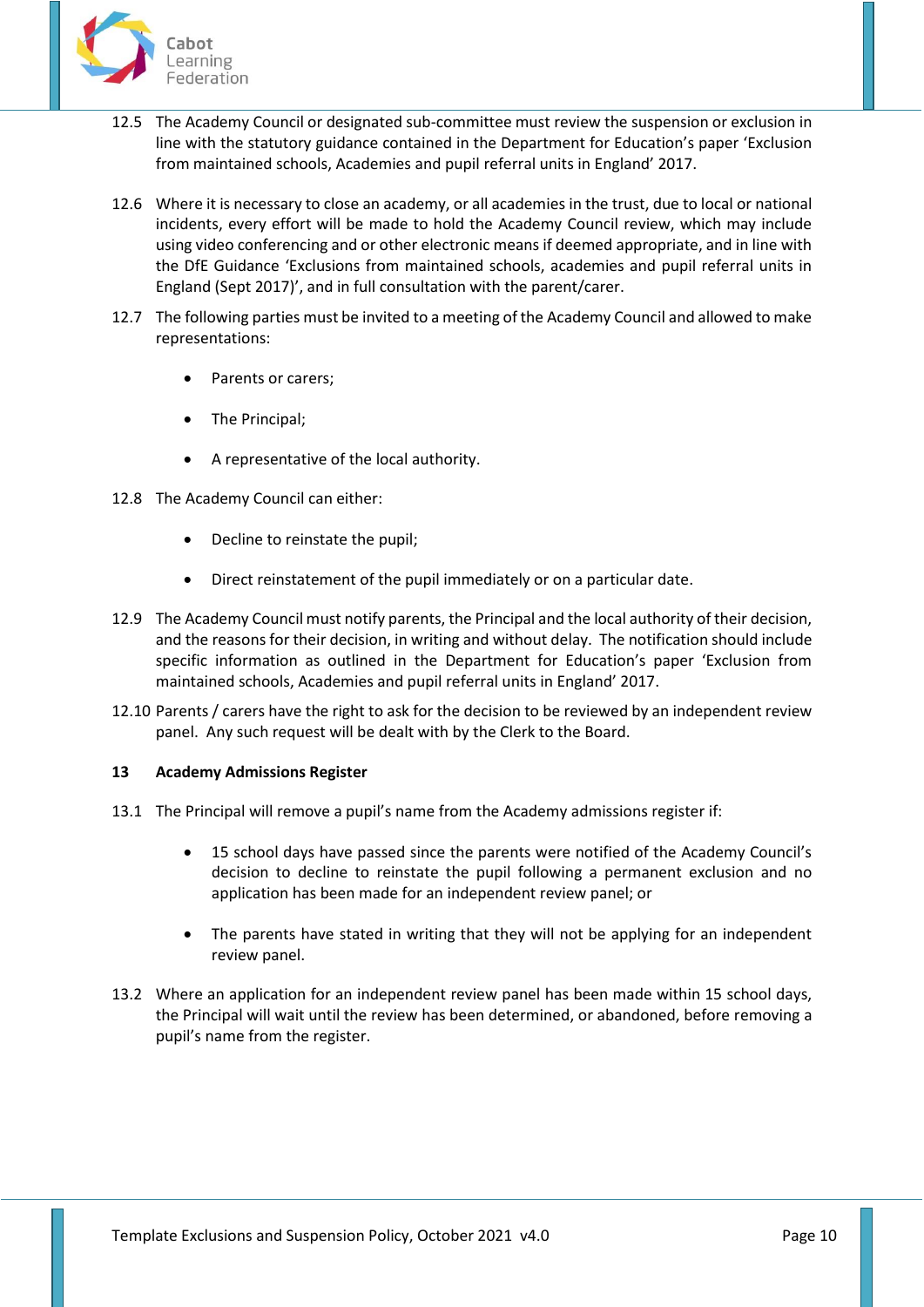

## <span id="page-10-0"></span>**Addendum to the Exclusions and Suspensions Policy**

## <span id="page-10-1"></span>**1 Statutory Guidance**

- 1.1 The following DfE statutory guidance describes the temporary changes made to the school exclusion and suspension process due to coronavirus (COVID-19).
- 1.2 The new [regulations](http://www.legislation.gov.uk/uksi/2020/543/contents/made) change some of the procedures that must be followed in relation to an exclusion or a suspension, to give greater flexibility to schools, parents and local authorities during the coronavirus (COVID-19) outbreak. They apply to all maintained schools, academies (including alternative provision academies but excluding 16 to 19 academies) and pupil referral units (PRUs).
- 1.3 The normal arrangements and procedures that must follow a decision to exclude or suspend on disciplinary grounds are described in the 2017 statutory guidance 'Exclusion from [maintained](https://assets.publishing.service.gov.uk/government/uploads/system/uploads/attachment_data/file/641418/20170831_Exclusion_Stat_guidance_Web_version.pdf) schools, [academies](https://assets.publishing.service.gov.uk/government/uploads/system/uploads/attachment_data/file/641418/20170831_Exclusion_Stat_guidance_Web_version.pdf) and pupil referral units in England'. They are unchanged except as noted below.
- 1.4 The term 'governing board' used throughout this guidance includes the governing body of a maintained school, the management committee of a PRU or an academy trust.

## <span id="page-10-2"></span>**2 Temporary arrangements applying to suspensions and permanent exclusions occurring between 25 September 2021 and 24 March 2022**

- 2.1 All suspensions and permanent exclusions occurring between 25 September 2021 and 24 March 2022 (inclusive of those dates) are subject to temporary arrangements with regards to the use of remote access technology (for example, videoconferencing or telephone conferencing software) for meetings of governing boards or independent review panels. This is a contingency measure should there be any further public health restrictions to limit the spread of COVID-19 that might make it difficult for meetings to be held in person within the normal statutory timescales.
- 2.2 Governing boards and independent review panels (IRPs) who have a duty to meet to discuss a suspension or permanent exclusion that occurs between 25 September 2021 and 24 March 2022 (inclusive), must ensure that any such meeting takes place within the normal statutory timescales described in the statutory guidance [Suspensions](https://www.gov.uk/government/publications/school-exclusion) and permanent exclusions from [maintained](https://www.gov.uk/government/publications/school-exclusion) schools, academies and pupil referral units in England.
- 2.3 If the deadlines are missed because of COVID-19, the meeting must be held as soon as it becomes reasonably practicable to meet either in person or via remote access (respecting the conditions for such a meeting).
- 2.4 Governing boards and IRPs should:
	- facilitate remote access meetings where it is not reasonably practicable to meet in person
	- consider the actions for schools during the [coronavirus](https://www.gov.uk/government/publications/actions-for-schools-during-the-coronavirus-outbreak) (COVID-19) outbreak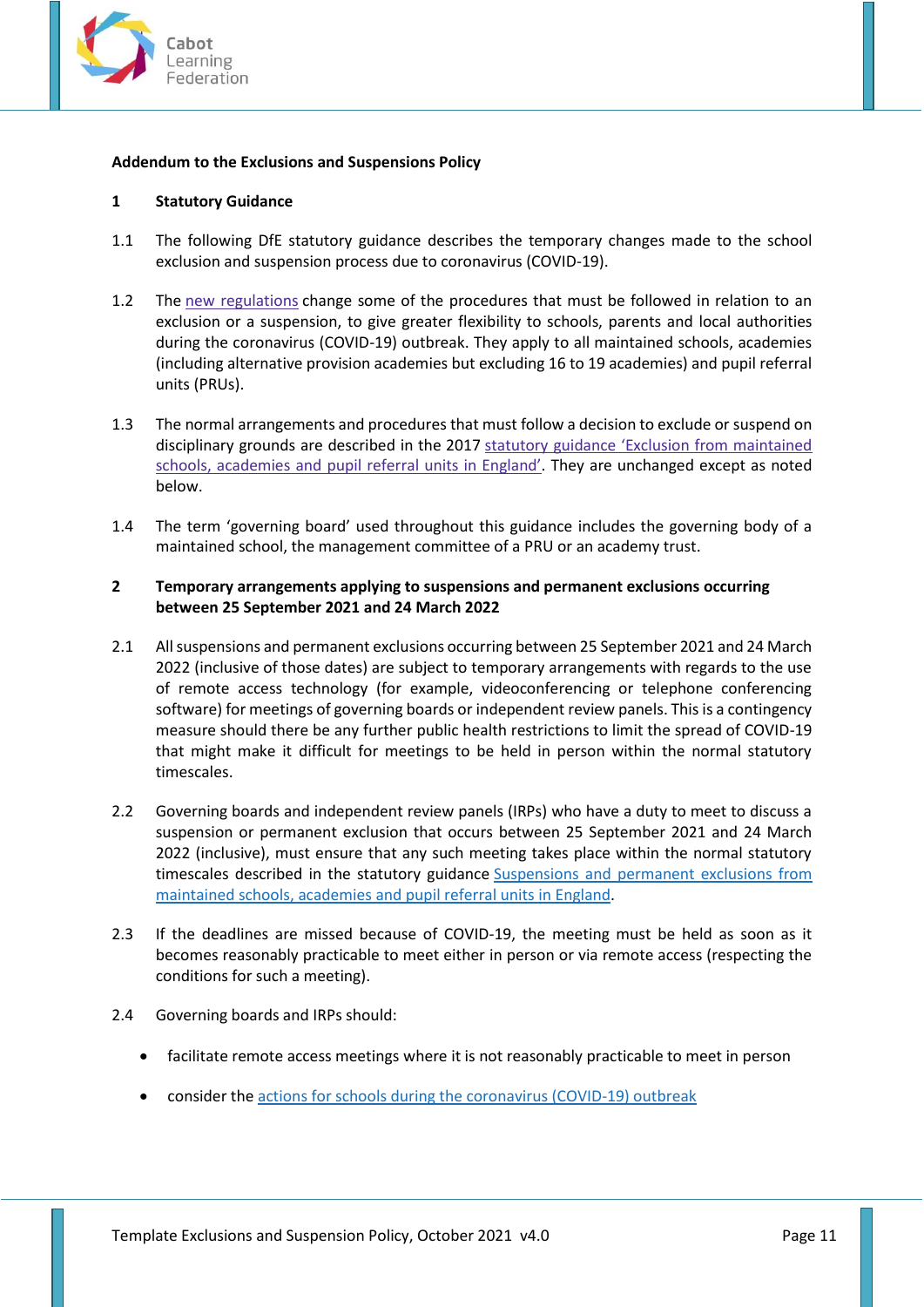

- 2.5 A permanent exclusion should be taken as having 'occurred' on the first day of the permanent exclusion.
- 2.6 Any permanent exclusion covered by these arrangements will continue to be subject to them until the procedures for scrutiny of the permanent exclusion have been exhausted.
- 2.7 For any suspension or permanent exclusion that occurred between 25 September 2020 and 24 September 2021, the above also applies.

### <span id="page-11-0"></span>**3 Conducting remote meetings**

- 3.1 For suspensions and permanent exclusions occurring between 25 September 2021 and 24 March 2022 (inclusive of those dates), meetings of governing boards or IRPs should be held via remote access if:
	- it is not reasonably practicable for the meeting to take place in person, within the usual timescales, due to COVID-19 and the governing board, or arranging authority for IRPs, is satisfied that:
		- o all the participants agree to the use of remote access
		- $\circ$  all the participants have access to the technology which will allow them to hear and speak throughout the meeting, and to see and be seen, if a live video link is used
		- o all the participants will be able to put across their point of view or fulfil their function
		- o the meeting can be held fairly and transparently via remote access
- 3.2 The governing board, or arranging authority for IRPs, is responsible for ensuring that these conditions are met before a meeting takes place.
- 3.3 Those who have no intention of taking part in the meeting should not be treated as 'participants' for the purposes of the conditions.
- 3.4 When determining if it is practicable to meet in person, the governing board or arranging authority should assess:
	- the facts of the case
	- the circumstances in which a meeting in person could be expected to take place
	- the needs of the intended participants, as far as this is possible
	- the latest public health guidance, including the actions for schools during the [coronavirus](https://www.gov.uk/government/publications/actions-for-schools-during-the-coronavirus-outbreak) [outbreak](https://www.gov.uk/government/publications/actions-for-schools-during-the-coronavirus-outbreak)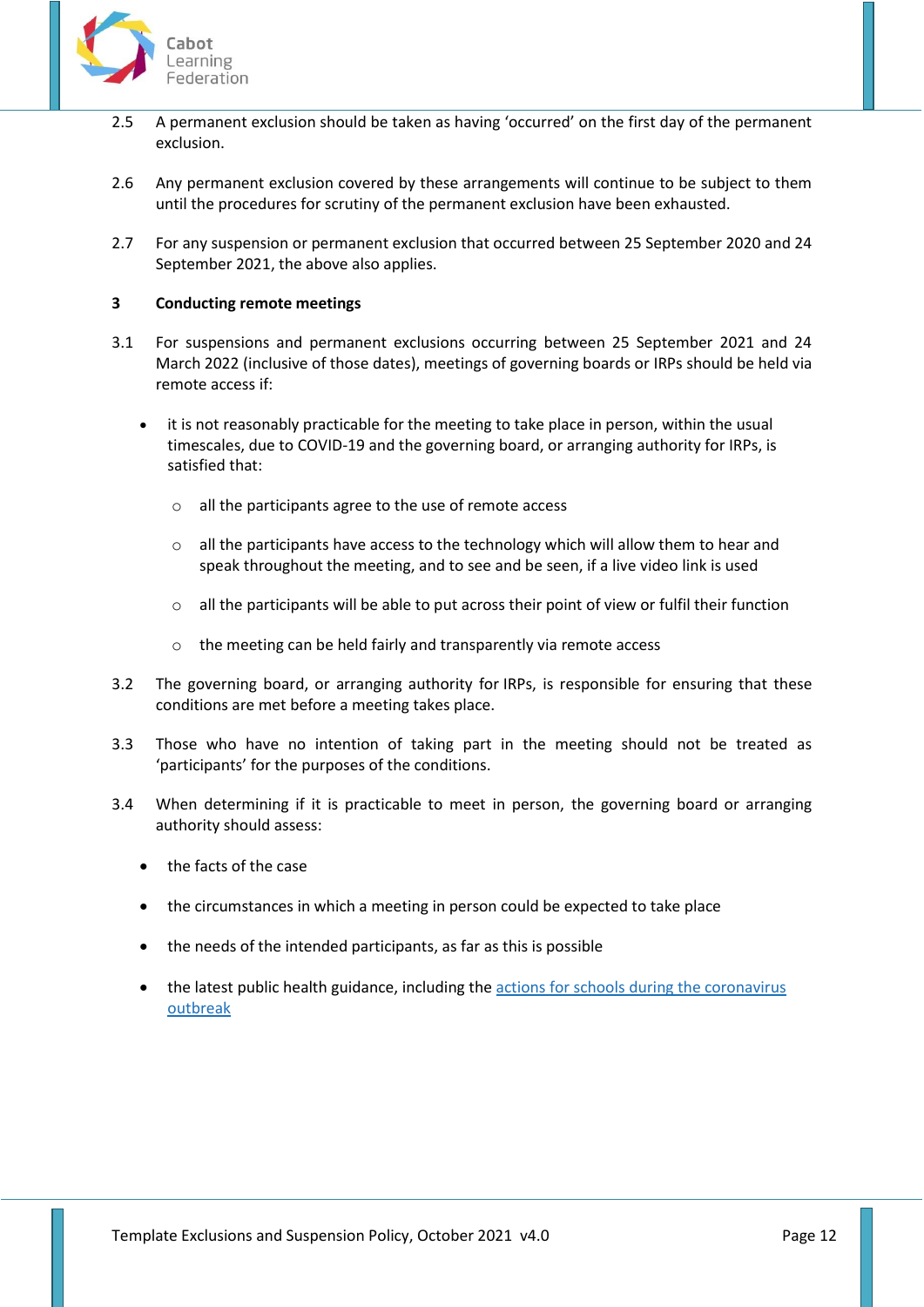

#### <span id="page-12-0"></span>**4 Arranging a remote access meeting**

- 4.1 The governing board or arranging authority should explain the technology they propose to use and make sure that the participants, particularly pupils and their families, know that they do not have to agree to a meeting to be held via remote access.
- 4.2 Where a parent or pupil has given their agreement for a meeting to be held via remote access, the other participants should accommodate that preference except in exceptional circumstances.
- 4.3 Governing boards, arranging authorities and panel members must:
	- comply with relevant equalities legislation
	- recognise that some participants may find it difficult to participate in a remote access meeting, for example if they have a disability or if English is not their first language
- 4.4 The governing board or arranging authority should take reasonable steps to facilitate a parent, child or young person's access to the technology required. For example, governing boards and arranging authorities may wish to run a 'test meeting' to trial if technology that is going to be used is suitable.
- 4.5 If a governor, trustee, panel member or other participant requires support to access or use remote access technology, the governing board or arranging authority should facilitate this to ensure the meeting can be held promptly.

#### <span id="page-12-1"></span>**5 Fairness and transparency**

- 5.1 The governing board or arranging authority must assess whether a meeting can be held fairly and transparently via remote access with reference to the facts of each case. It cannot be decided by following a general policy.
- 5.2 If a governing board or arranging authority is not satisfied that a meeting can be held fairly and transparently via remote access, they should consider using reasonable adjustments to overcome this. They should consult with parents and pupils to take account of their wishes.

## <span id="page-12-2"></span>**6 Running the meeting**

- 6.1 If a meeting is held via remote access, the chair must make every effort to check the participants understand the proceedings and can engage with them. This is to ensure the meeting is conducted fairly.
- 6.2 If, once the meeting starts, the meeting cannot proceed fairly, for example because a participant cannot access the meeting, the governing board or IRP should adjourn the meeting.
- 6.3 The use of remote access does not alter other procedural requirements that may apply to governing boards, arranging authorities or IRPs. For example, if a parent requests the appointment of a special educational needs (SEN) expert to advise a review panel, the arranging